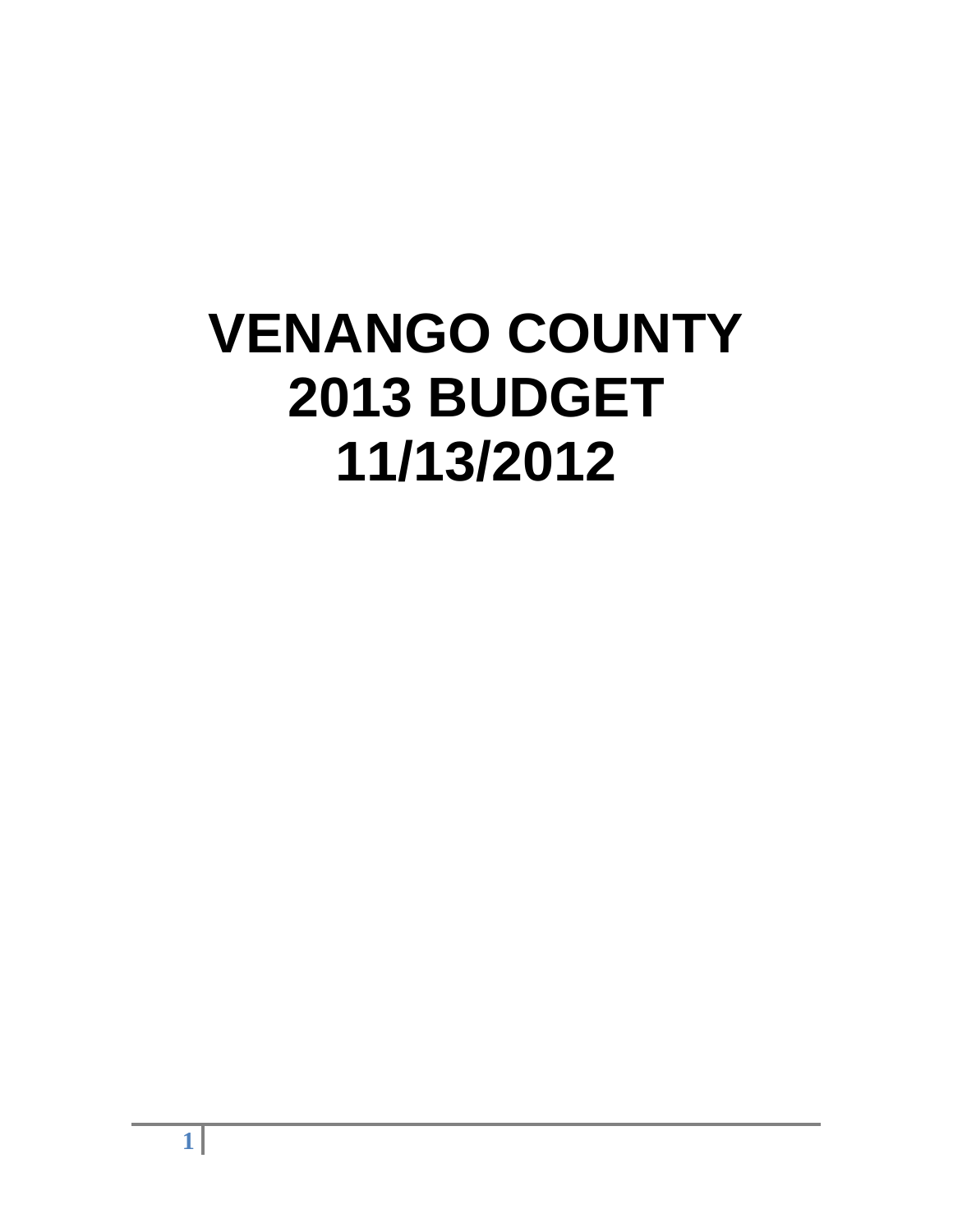# **2013 BUDGET NOVEMBER 13, 2012**

# **TABLE OF CONTENTS**

| <b>BUDGET NARRATIVE - ALL FUNDS</b>              |                   |
|--------------------------------------------------|-------------------|
| <b>BUDGET NARRATIVE - GENERAL FUND REVENUE</b>   | 5                 |
| <b>BUDGET NARRATIVE - GENERAL FUND EXPENSES</b>  | 9                 |
| <b>BUDGET NARRATIVE - OPERATING RESERVE FUND</b> | $12 \overline{ }$ |
| <b>BUDGET NARRATIVE - HUMAN SERVICES FUND</b>    | 12                |
| <b>BUDGET NARRATIVE - SPECIAL REVENUE FUND</b>   | 13                |
| <b>BUDGET NARRATIVE - CAPITAL FUND</b>           | 14                |
| <b>BUDGET NARRATIVE - DEBT SERVICE FUNDS</b>     | 14                |
| <b>BUDGET NARRATIVE - FIDUCIARY FUNDS</b>        | 14                |
|                                                  |                   |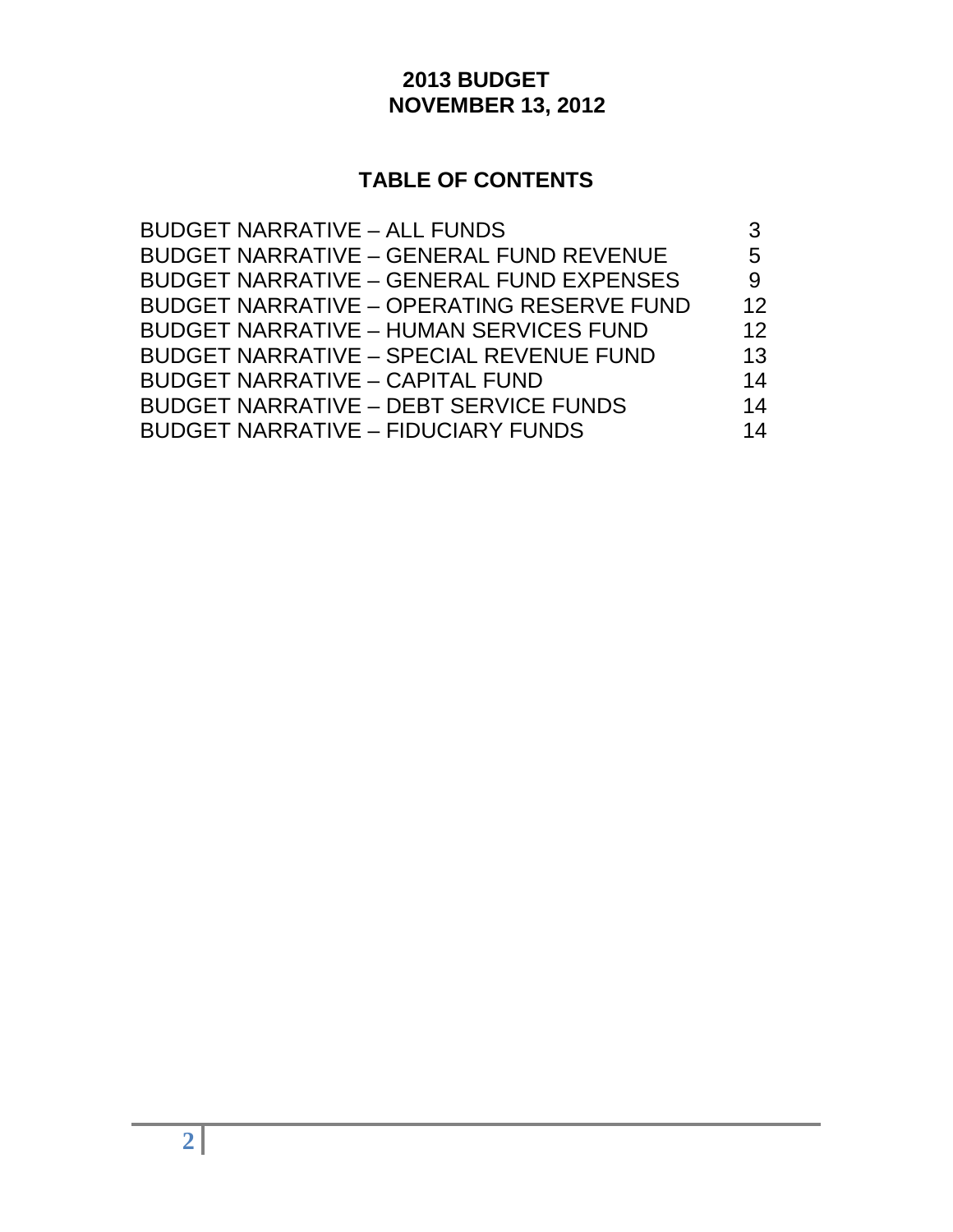# *2013 VENANGO COUNTY BUDGET NARRATIVE*

The Venango County budget consists of approximately 70 funds which roll up in the following categories:

- General Fund: to include County General Fund operations, Human Services Fund and Operating Reserve Fund.
- Special Revenue Funds: to include major funds such as Liquid Fuels, Airport Special Funds, 911 Special Funds and CDBG Funds.
- Capital Reserve Fund: consists only of the Capital Reserve Fund, designated for capital use only.
- Debt Fund: to include the Debt Funds from where all County Debt is recorded and paid.
- Fiduciary Funds: to include major funds such as: Early Head Start, Domestic Relations IV-D Fund, Capital Transit Fund and Rural Operating Assistance Fund.

Total revenue for all funds is projected to be \$47,033,256 in 2013 which represents an increase of approximately .7% from the current 2012 \$46,719,266 revenue budget. The County General Fund revenue budget, excluding Human Services, is projected at \$17,811,319 or an estimated 37.9% of the entire revenue budget.

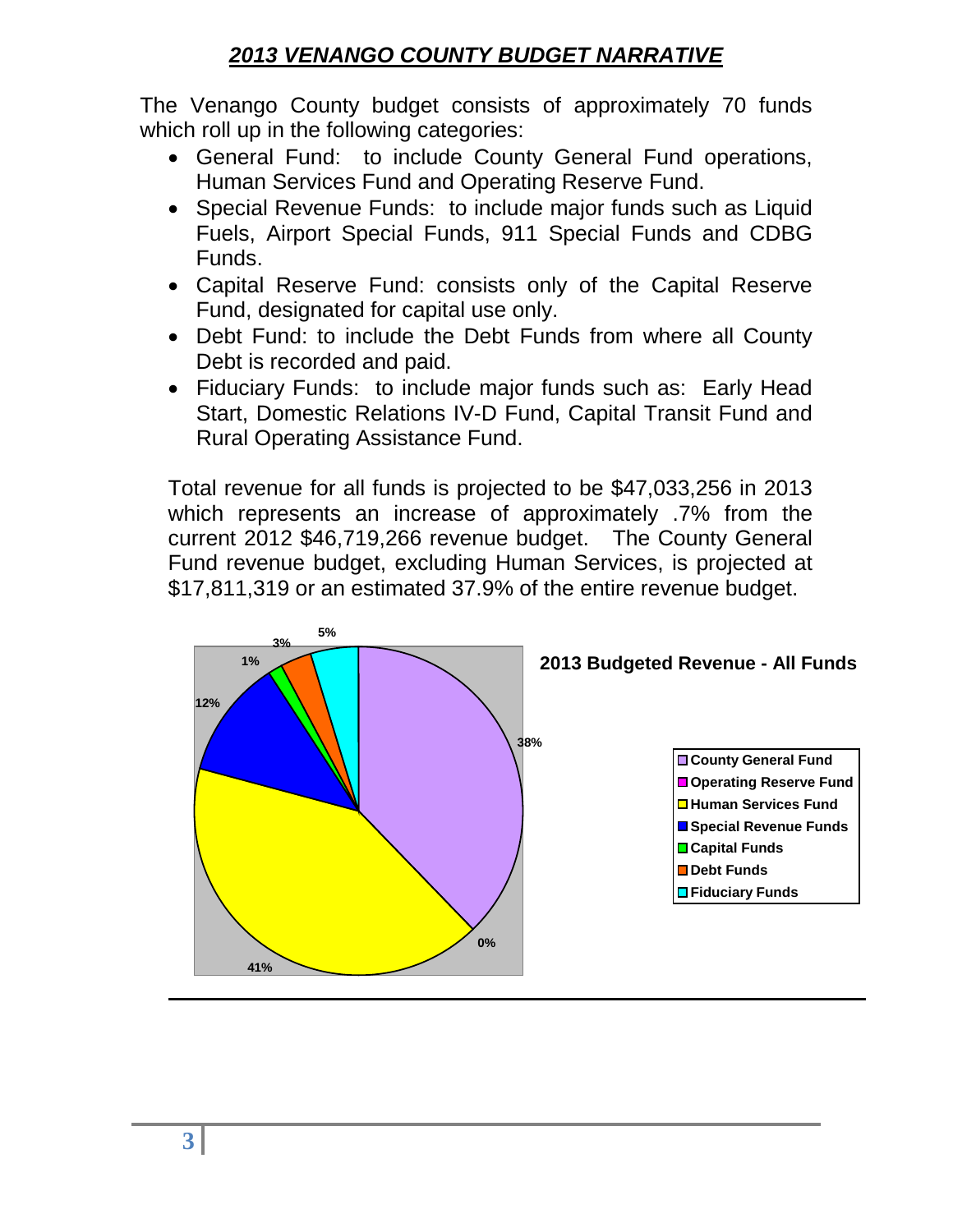Total expenses for all Venango County funds are projected to be \$48,810,759 in 2013 which represents a decrease of 1.4% from the 2012 \$49,503,144 expense budget. The County General Fund expense budget, excluding Human Services, is projected at \$17,811,319 or an estimated 36.5% of the entire budget.



Although the largest portion of the County's overall budget is the Human Services Fund, this review will place emphasis on the General Fund, non Human Services portion of the budget. This is where all expenses are reported which are funded utilizing the county assessed millage thus funded by county taxpayer dollars.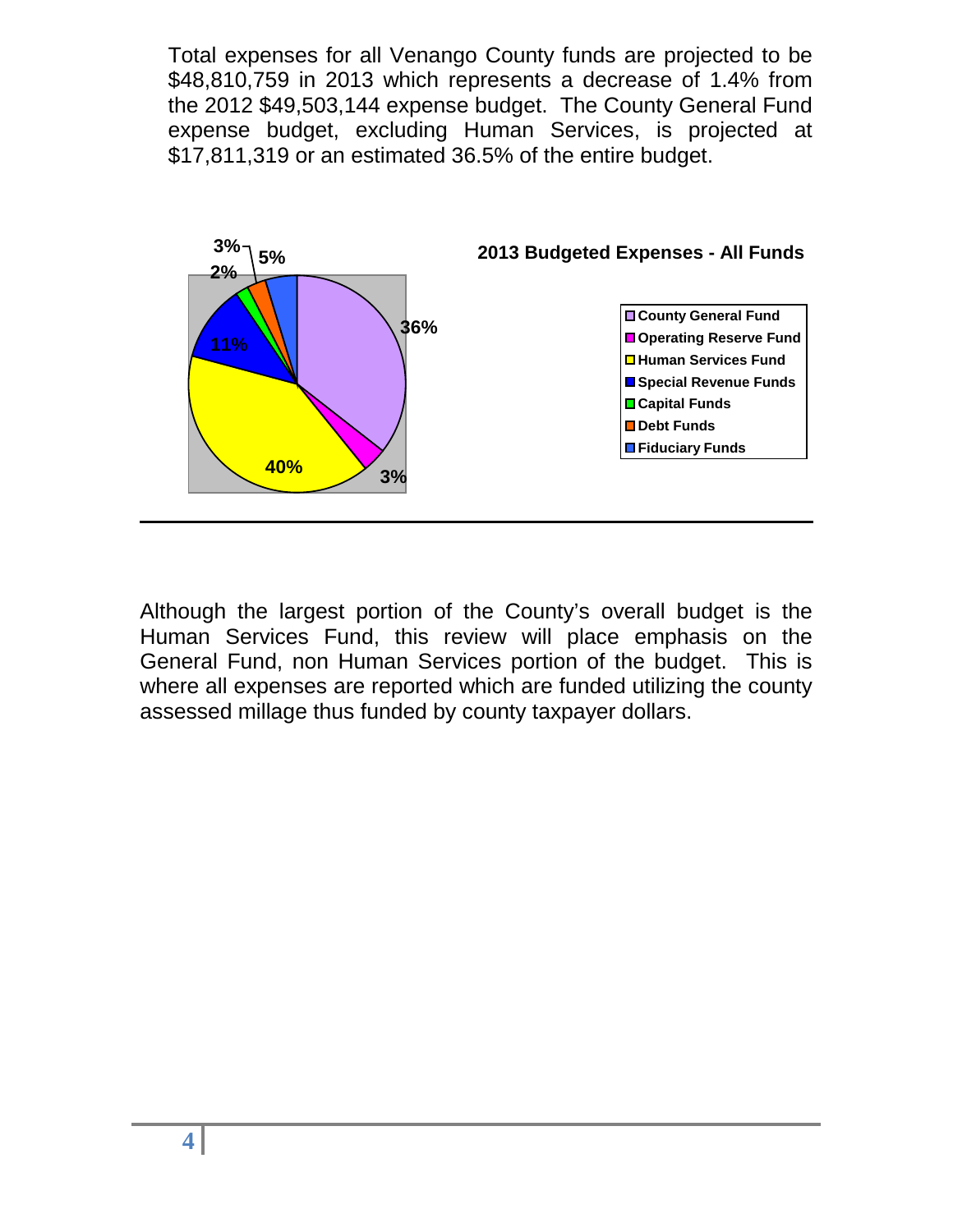#### *Revenue Analysis:*



#### **Taxes**

Taxes are the total amount to be raised by property and per capita taxes for the support of County operations. The County is permitted to levy taxes up to 25 mills on the assessed value of real estate for general purposes and without limitation as to debt service.

The 2013 budget estimates that the assessed value of 36,019 taxable parcels is \$1.969 billion (an estimated .6% increase in the tax base) which will result in gross billings of approximately \$11.5 million. The County also offers a homestead exemption of \$10,000 for all who apply and qualify. There are approximately 15,000 who qualify for this exemption which is budgeted to cost the County approximately \$890,000. The County's non delinquent collection rate on billed taxes is approximately 85%.

The total millage rate for 2013 has been budgeted to increase to 6.00. This is a .435 mill increase or 7.8%. It will be used entirely for general fund purposes. The County does not officially designate millage for capital reserve or debt service purposes. The millage rate has been allocated to each general fund functional group. The general fund departments break into functional groups as follows:

- **General Government**: Commissioner's, Fiscal, Tax Claim Bureau, MIS, Assessment, Maintenance & Custodial, Garage, Public Defender, Human Resources, Voter Registration, Tax Collectors, Treasurer, Auditors and Planning.
- **Judicial**: Courts, Domestic Relations, Law Library, District Justices, Jury Commissioners, Register & Recorder, Coroner, District Attorney, Prothonotary and Sheriff.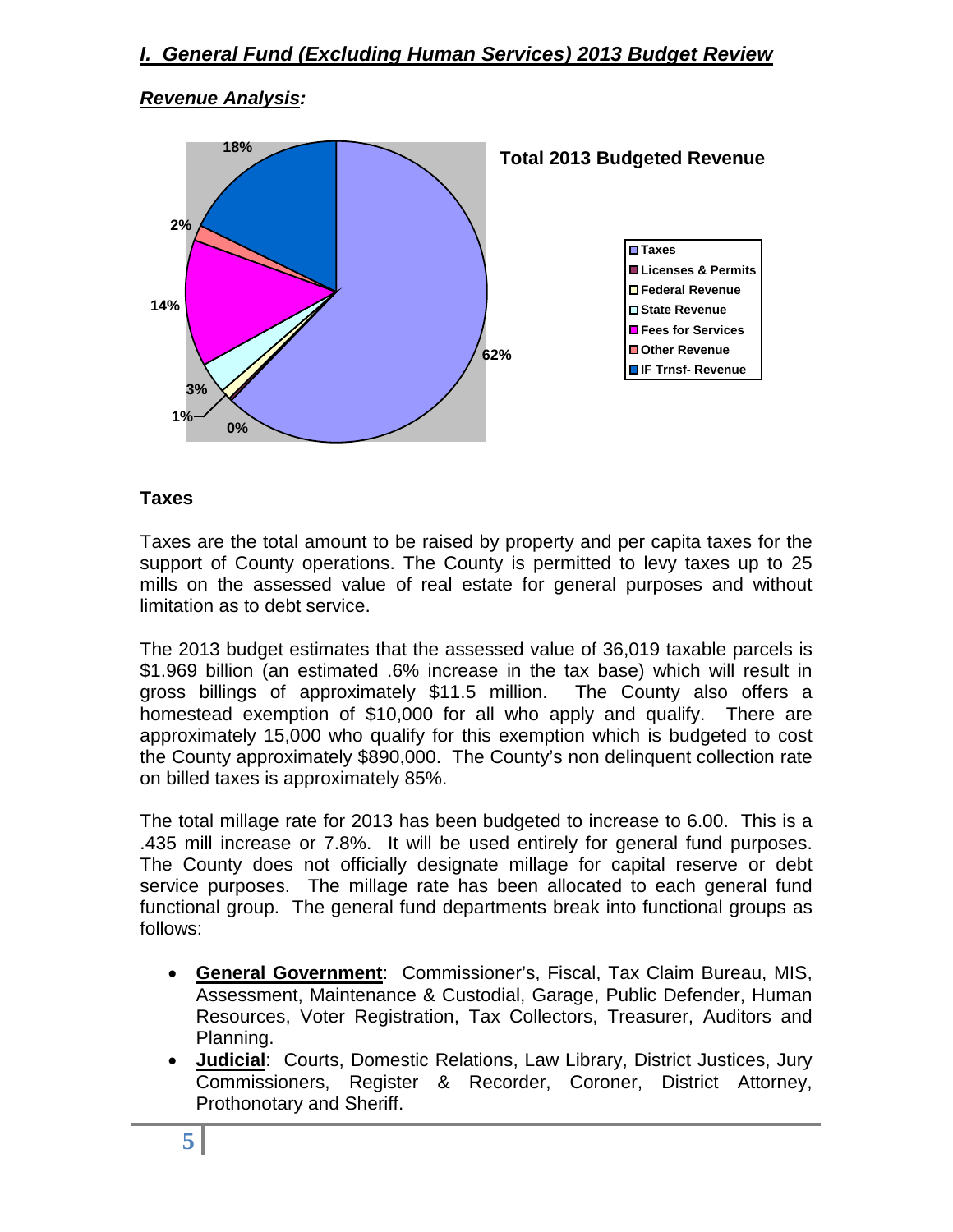- **Public Safety**: Prison, Court Supervision Services, Juvenile Court Supervision Services, EMA and 911.
- **Public Works**: Airport.
- **Human Services**: Veterans, Area on Aging, Children & Youth Services, Mental Health/Developmental Services, Office of Economic Opportunity, Transportation and Weatherization.
- **Culture and Recreation**: Park
- **Conservation and Development:** Conservation and Economic Development Activities.
- **Other**: Property Insurances
- **Debt:** Debt Service.

The total millage of 6.00 is allocated as follows:

|                                    | 2012  | 2013  |
|------------------------------------|-------|-------|
| <b>GENERAL GOVERNMENT</b>          | 0.791 | 0.952 |
| <b>JUDICIAL</b>                    | 1.115 | 1.122 |
| <b>PUBLIC SAFETY</b>               | 1.858 | 1.949 |
| <b>PUBLIC WORKS</b>                | 0.135 | 0.125 |
| <b>HUMAN SERVICES</b>              | 0.731 | 0.766 |
| <b>CULTURE AND RECREATION</b>      | 0.110 | 0.105 |
| <b>CONSERVATION &amp; DEVELOP.</b> | 0.129 | 0.189 |
| <b>MISCELLANEOUS</b>               | 0.311 | 0.408 |
| <b>DEBT</b>                        | 0.385 | 0.383 |
|                                    | 5.565 | 6.00  |

In 2013, the median value of a parcel in Venango County is estimated at \$54,977; therefore, the County's annual real estate taxes for an average home amounts to approximately \$330. This is an increase to the average tax bill of approximately \$24.00 annually.

The 2013 General Fund budget for taxes of \$11,107,100 represents an increase of approximately \$848,000 from the 2012 \$10,259,100 budget. The increase is namely attributable to increased tax revenue as well as projections closer to actual and collections through Tax Claim. Approximately 62% of the general fund budget is funded through tax revenue which is consistent with that of the prior year.

#### **Licenses & Permits**

The 2013 General Fund budget for licenses and permits of \$31,700 represents a slight increase over the 2012 \$32,730 budget. The fees for licenses and permits are largely generated from the Treasurer's Office.

#### **Federal Revenue**

The County receives revenue from the federal government in the form of specific purpose grants. These monies are designated as federal and tracked via the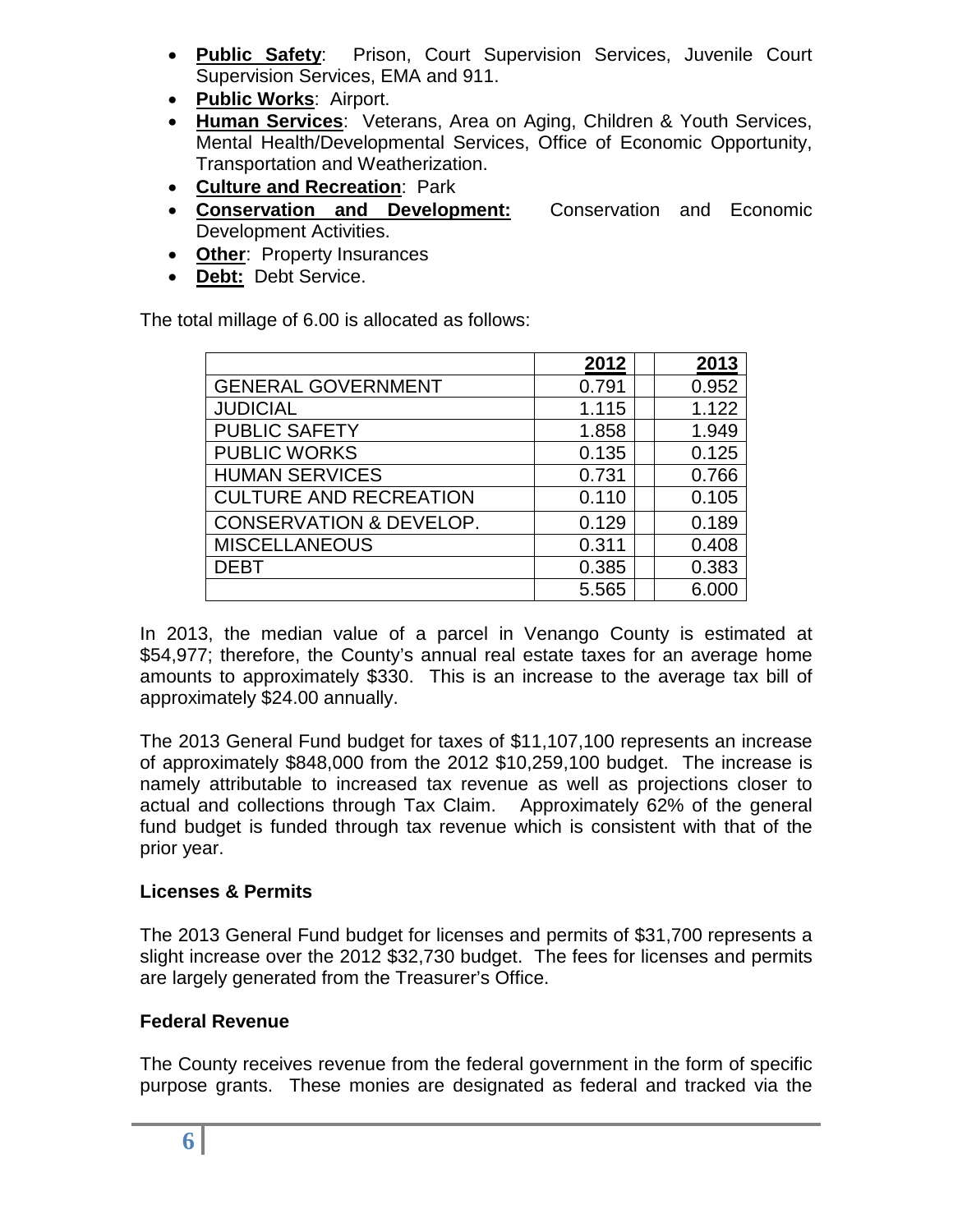C.F.D.A. (Catalog of Federal Domestic Assistance) number to ensure the monies are used for the purposes that are allowable under the grant.

The 2013 General Fund budget for Federal Revenue of \$205,500 represents a decrease of approximately \$34,046 (14.21%) from the 2012 \$239,546 budget. The primary reason for the decrease relates to Court Supervision grants.

#### **State Revenue**

State revenue represents the funds the County receives from the Commonwealth of Pennsylvania and these funds are designated for a specific purpose. These funds are tracked using a project number and the grant number when applicable. State Operating Grant revenues are completely different from Federal Operating Grants.

The 2013 General Fund budget for state revenue of \$577,757 represents an increase of approximately \$84,164 (17.05%) from the 2012 \$493,593 budget.

Also included in State revenue are state entitlements which are funds provided by the Commonwealth of Pennsylvania to the County for the State's portion of specific expenses. The primary entitlement the County receives is the reimbursement of Judges' expenses. The State will remit approximately \$65,000 to the County in 2013 for each of the County Judges. As the County has two Judges, approximately \$130,000 is budgeted to be received. Slight decreases in State allocations for the County's Court Supervision Services have been factored as well as an increase for the Sandycreek Industrial Park grant as the County is administering this grant.

#### **Fees for Services – General Government**

These are monies received by the County for a variety of services. They include specific charges assessed members of the public for services rendered. One example of Fees for Services is the monies received by the Recorder's Office for recording a deed.

The 2013 General Fund budget for Fees for Services of \$2,414,673 represents a decrease of approximately \$16,923 (.70%) from the 2012 budget of \$2,431,596. Various increases and decreases occurred to net to the projected increase are namely as follows:

- decreased projections for the reimbursement revenue related to the Human Services Complex of \$50,000;
- increased projections of Sheriff revenue of \$5,000; and,
- increased projections of Register and Recorder revenue of \$25,000;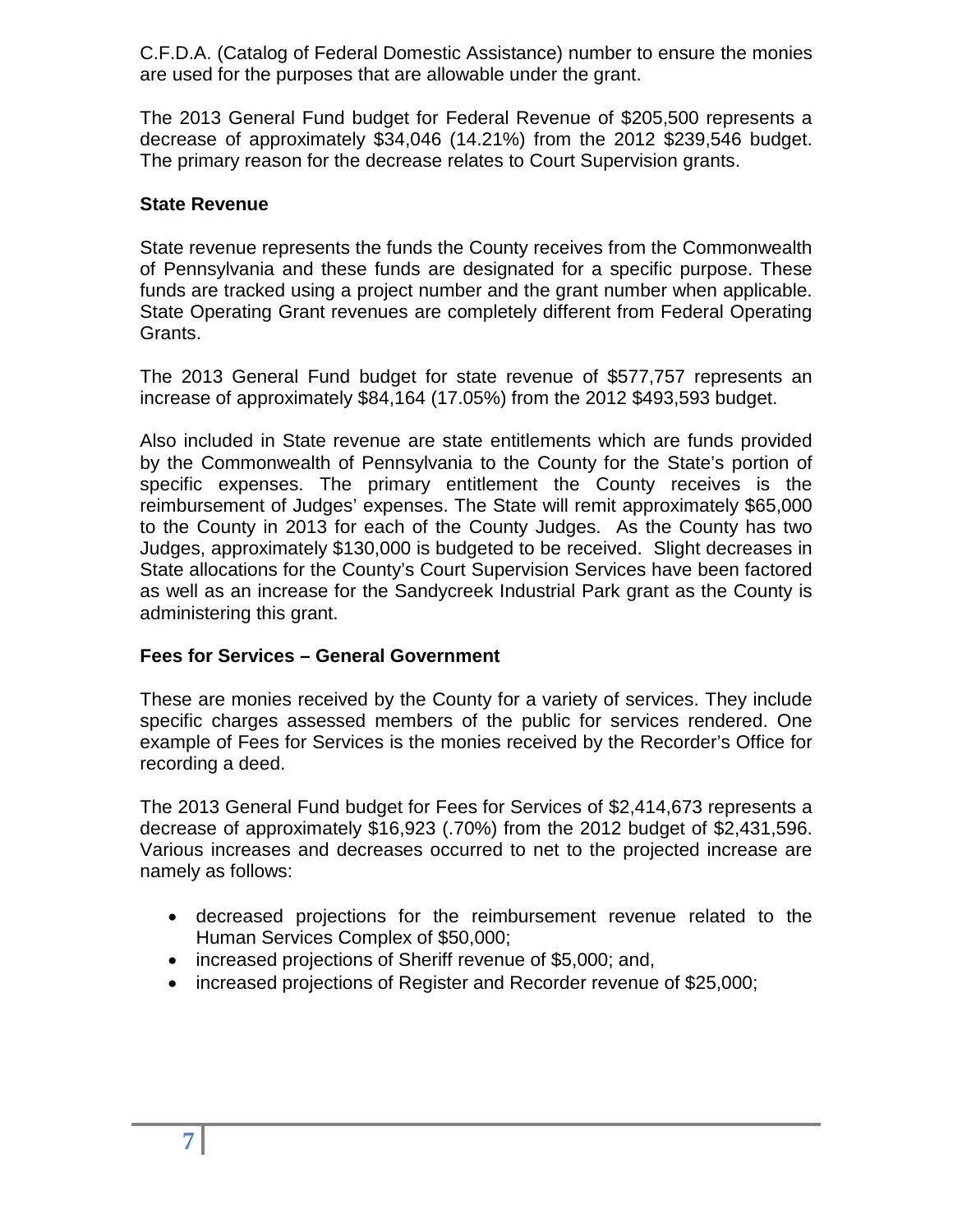#### **Other Revenue**

These are various sources of revenue received by the County. Included in this grouping is revenue generated from the sale of county assets and monies generated by the rental of County property leased to outside entities. It also includes the revenue generated from the investment of cash. The 2013 General Fund budget for Other Revenue of \$284,329 represents a decrease of approximately \$16,577 (5.51%) from the 2012 budget of \$300,906. The decrease is namely due to the hangar rental and interest income.

#### **Inter Fund Transfers – Revenue**

These are various monies received in the General Fund from other County funds. One example is the Domestic Relations and Human Services Direct and Indirect Cost Reimbursement. This is an amount allotted each year to repay a portion of administrative costs absorbed by the general fund which include but are not limited to Finance, Management Information Systems, Human Resources, and Maintenance.

The 2013 General Fund budget for Inter Fund Transfers – Revenue of \$3,190,260 represents a decrease of approximately \$224,880 (6.58%) from the 2012 budget of \$3,415,141. The primary reason for the decrease includes the net of the following:

- total transfers from the Operating Reserve Fund of \$1,628,079 represent an approximate decrease of \$205,729;
- total transfers from the Capital Reserve Fund of \$270,000 represents an approximate decrease of \$28,000;
- total transfers from the Human Services Funds represent an approximate increase of \$20,000;

In 2013 the total amount to be transferred from the Operating Reserve Fund is projected to be \$1,628,079 compared to \$1,833,808 which represents a decrease of approximately 11%.

In 2013 the total amount to be transferred from the Capital Reserve Fund is projected to be \$270,000. The transfer from the Capital Reserve Fund, which will have a balance of approximately \$348,000 after funding 2012 projects, is needed in order to provide funding for the 2013 General Fund capital expenses.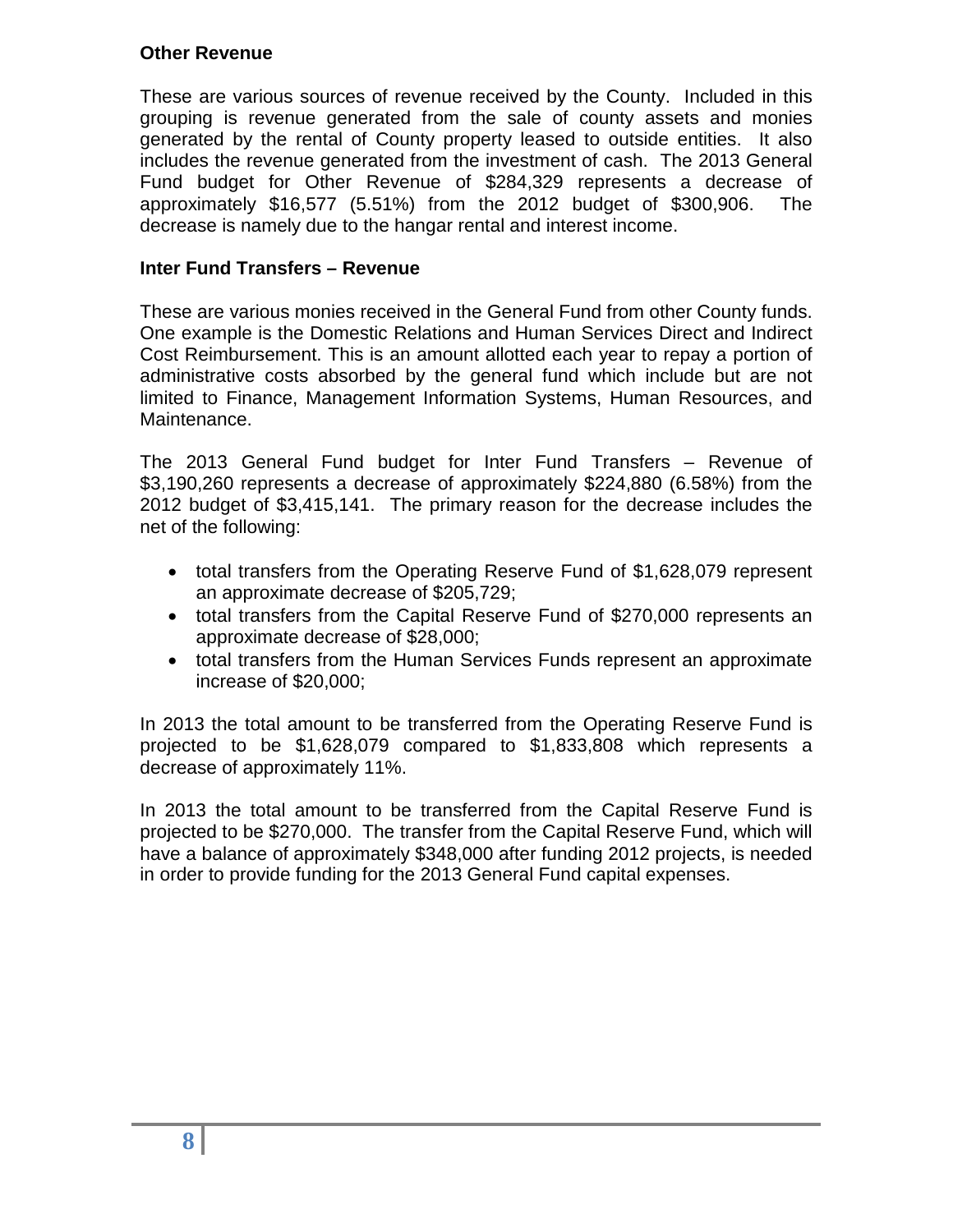

#### **2013 Total General Fund Budgeted Expenses**

#### **Salaries**

These are monies spent on the payroll of County General Fund elected officials and employees. This excludes any salaries paid for Human Services or 911 employees. The 2013 General Fund budget for Salaries of \$6,559,157 represents an increase of approximately \$54,029 (.83%) from the 2012 budget of \$6,505,128. The 2013 budget includes projected raises for County personnel averaging approximately 3.25%. In addition, increases and decreases to the complement factor into the overall increase or decrease to salary expense.

#### **Benefits**

These are monies spent on FICA and insurance costs for County General Fund elected officials and employees. The 2013 General Fund budget for benefits of \$3,078,971 represents an increase of approximately \$267,672 (9.52%) from the 2012 budget of \$2,811,299. There primary reason for this increase includes notification that the health insurance premium is scheduled to increase approximately 5% for 2013; however, the County will again be required to make a contribution to the pension plan in the amount of approximately \$536,000. Changes to the complement are also directly proportionate to the change in benefit amount.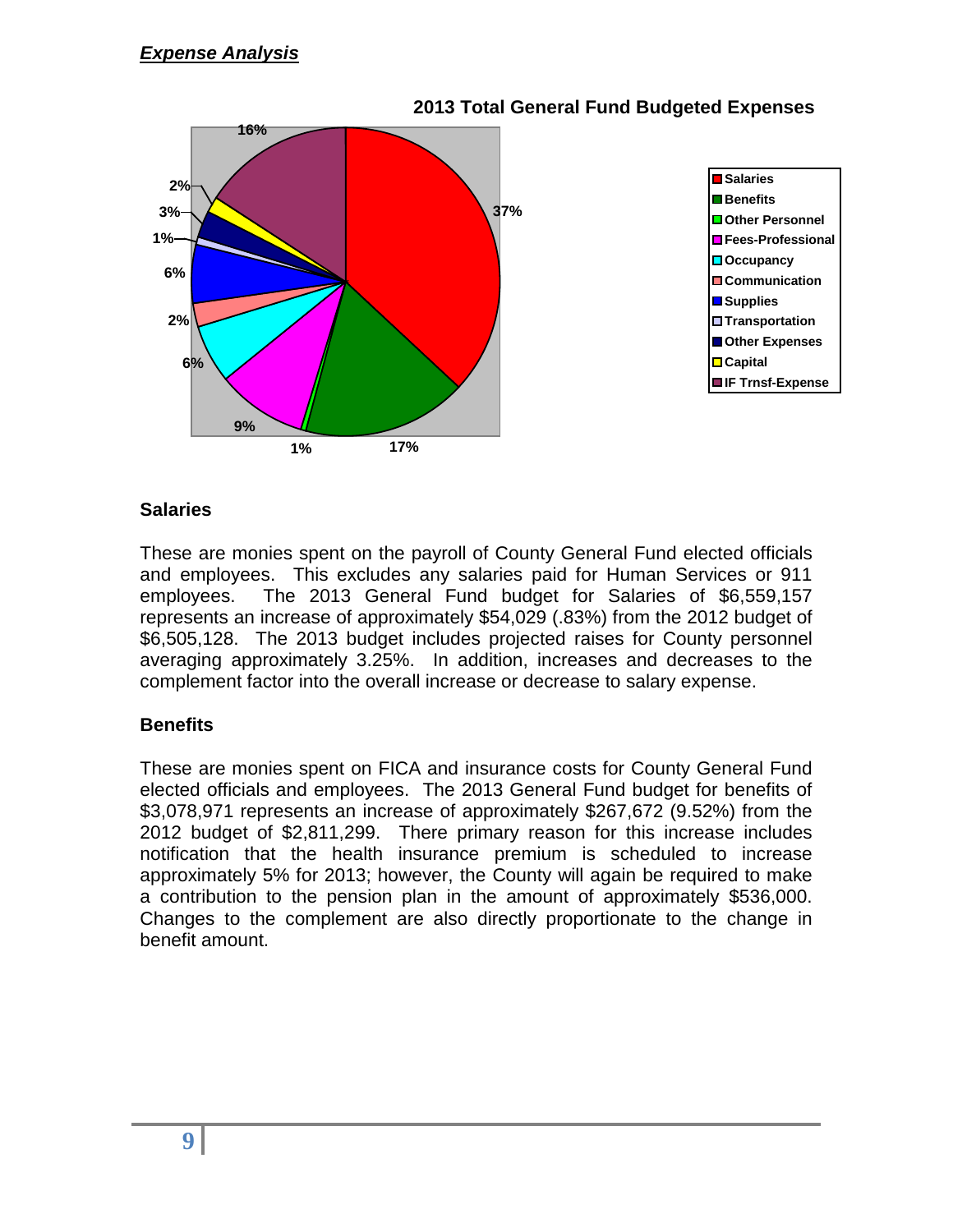Below is a chart which breaks out the 2013 salary and benefit budget by administrative division.





#### **Other Personnel Costs**

These are monies primarily spent on training and workshops for County elected officials and employees. The 2013 General Fund budget for Other Personnel Costs of \$114,460 represents an increase of approximately \$233 (.20%) from the 2012 budget of \$114,227. This decrease reflects efforts by management to cut costs where possible.

#### **Fees-Professional**

These are monies spent on professional fees contracted by the General Fund as well as money provided to other agencies to support their operating costs. The 2013 General Fund Budget for Fees-Professional of \$1,682,308 represents an increase of approximately \$132,069 (8.52%) from the 2012 budget of \$1,550,239. This increase results from costs associated with the Sandycreek Industrial Park.

#### **Occupancy**

These are monies spent for all costs associated with building occupancy to include utilities, insurance, and rental of space, ground/building maintenance and repairs. The 2013 General Fund Budget for Occupancy of \$1,102,653 represents increase of approximately \$24,384 (2.26%) over the 2012 \$1,078,269 budget. This increase is primarily due to repairs to systems as required by the buildings owned by the County.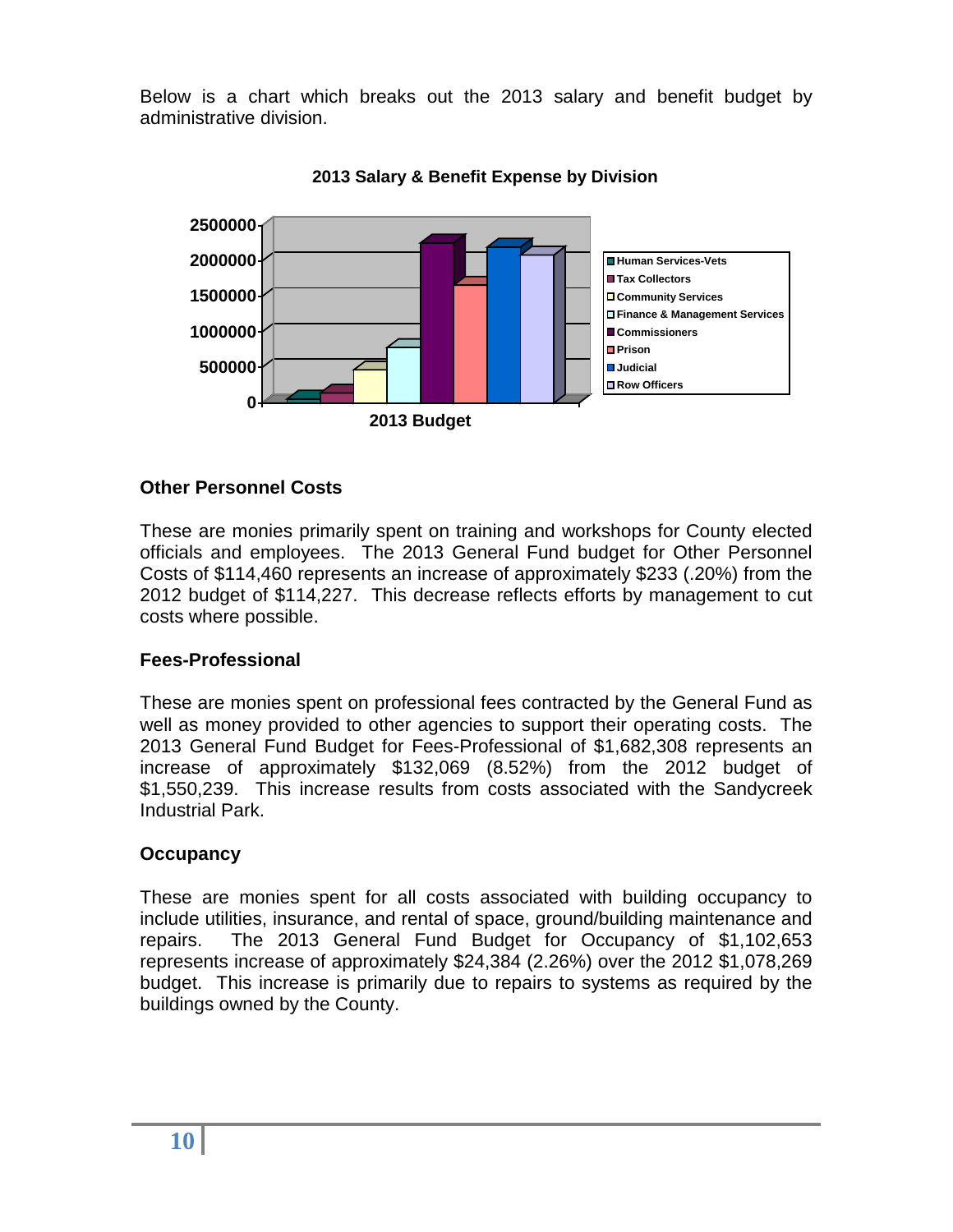#### **Communication**

These are monies spent for costs such as telephone, postage, internet, and advertising. The 2013 General Fund budget for Communication of \$413,562 represents a increase of \$980 (.24%) from the 2012 \$412,582 budget. This slight increase is representative of the increased telephone cost.

# **Supplies**

These are monies spent for supplies required for all county departments to operate. The 2013 General Fund budget for Supplies of \$1,085,837 represents an increase of approximately \$41,736 (4.00%) over the 2012 \$1,044,101 budget. This increase is namely due to increased maintenance contracts.

## **Transportation**

These are monies spent for travel costs to include vehicle leases, repair, insurance and supplies. The 2013 General Fund budget for Transportation of \$179,280 represents an increase of approximately \$3,087 (1.75%) from the 2012 \$176,193 budget. This increase is primarily related to costs associated with gasoline.

#### **Other Expenses**

These are monies spent on all other expenses to include books, memberships, subscriptions, insurance for public officials, other court related costs and contingencies. The 2013 General Fund budget for Other Expense of \$456,577 represents a slight increase of approximately \$5,358 (1.19%) over the 2012 \$451,219 budget. The increase in namely representative of costs associated with the house arrest program.

## **Capital**

These are monies spent on capital equipment and projects and with the exception of those being funded directly by grants or other funding avenues, all capital is funded directly from the capital reserve fund. The 2013 General Fund budget for Capital of \$322,045 represents a decrease of approximately \$16,596 (4.90%) from the 2012 \$338,641 budget.

Of the \$322,045 total capital expenses, \$270,000 will be funded by the Capital Reserve Fund. The remaining expenses will be funded from other County Special Revenue Funds or state funding.

#### **Inter Fund Transfers – Expenses**

These are various monies provided by the General Fund to other County funds. One example is County's responsibility to fund the 911 special revenue fund.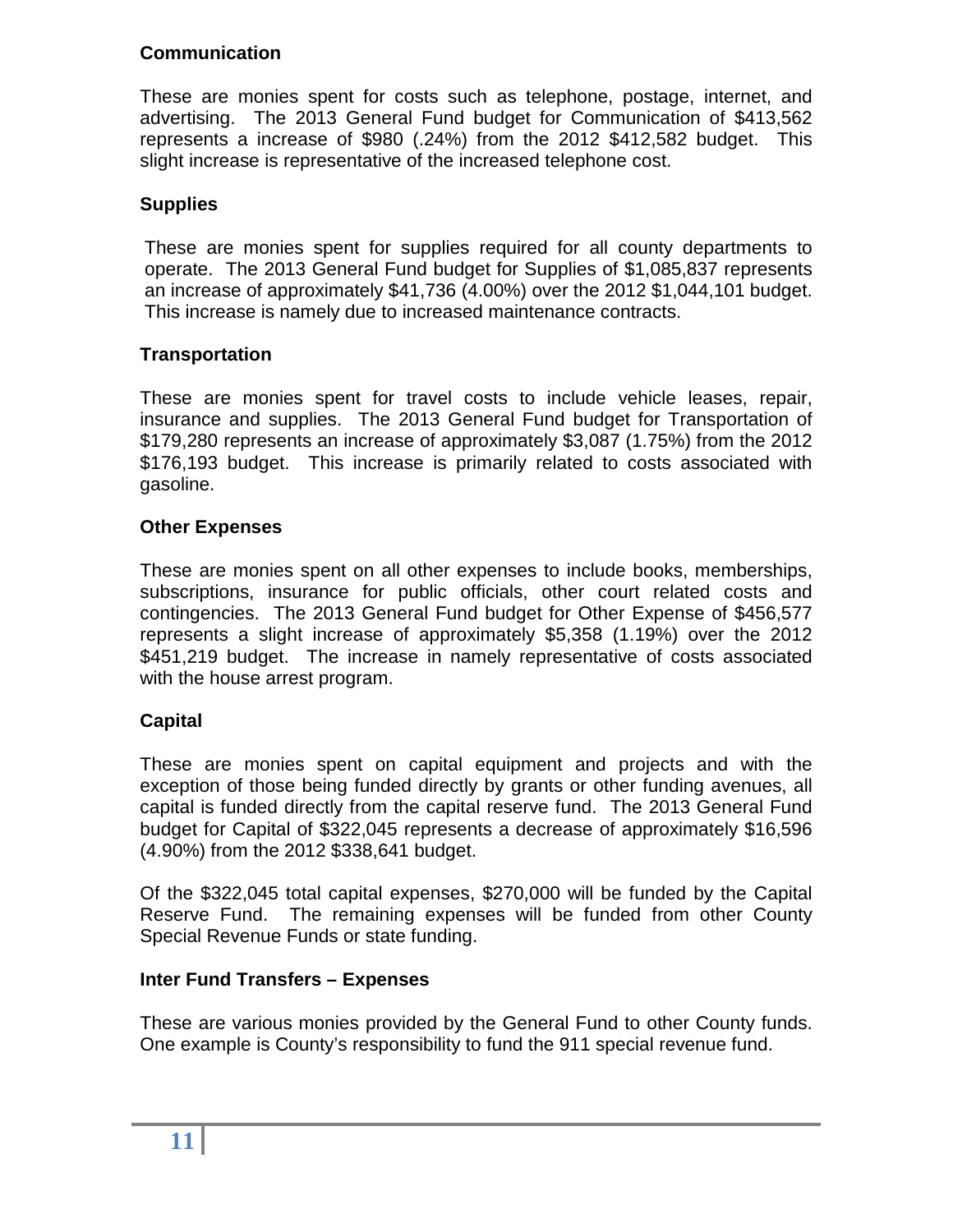The 2013 General Fund budget for Inter Fund Transfers – Expense of \$2,816,469 represents an increase of approximately \$125,756 (4.67%) over the 2012 budget of \$2,690,714. The inter fund transfer expenses include:

- A total of \$708,458 to be funded to the Debt Service Fund to cover required debt service payments on the Series 2009.
- The General Fund anticipates a total of \$550,654 to be funded to the 911 Special Fund to cover costs associated with the operations of the 911 Center.
- The County match to the Human Services Funds is also reflected here totaling \$1,548,658 in 2013.

# *II. Operating Reserve Fund*

The Operating Reserve Fund currently has a balance of approximately \$2.1 million. Approximately \$1.85 million was transferred as appropriated in the 2012 General Fund Budget. Any carryover in 2012 will be transferred to the Operating Reserve Fund.

The 2013 budget uses \$1,623,079 of the Operating Reserve Fund to balance the General Fund Budget.

#### *III. Human Services Funds*

All Human Services Funds actually operate on a fiscal year of July 1 through June 30. They are required to budget on a fiscal year basis; therefore, the County's calendar year budget for 2013 is expected to be their July 1, 2013 through June 30, 2014 budget. Since this fiscal budget has not yet been created, Human Services uses their 2012 calendar year budget as a basis for the 2013 calendar year budget. Once the 12-13 fiscal year budget is completed during 2013, budget amendments will be done to adjust the calendar year 2013 budget accordingly. The following chart trends the expenses per Human Services Fund which shows the greatest growth in CYS, Transportation, and Developmental Services.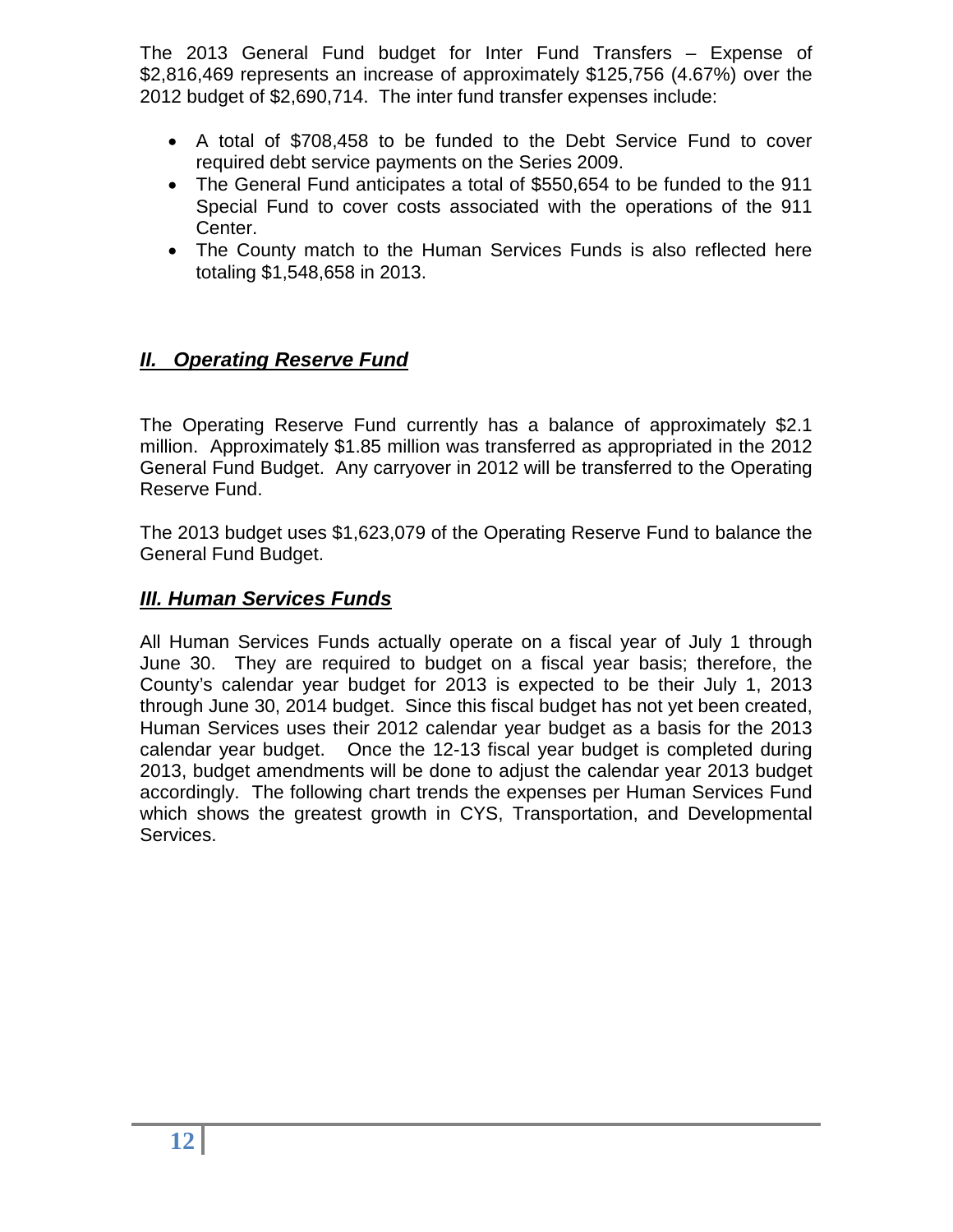#### **Human Services Expenses Trend**



#### *IV. Special Revenue Funds*

Special Revenue Funds are used to account for the proceeds of specific revenue sources that are legally restricted to expenditures for specified purposes.

The total 2013 budgeted revenues total \$5,579,952 which is an increase of \$357,953 (6.9%) from the 2012 \$5,221,999 budget.

The total 2013 budgeted expenses total \$5,550,100 which is a decrease of \$370,403 (6.3%) from the 2012 \$5,920,503 budget.

The following pie chart details the breakdown of the Special Revenue Funds expenses:

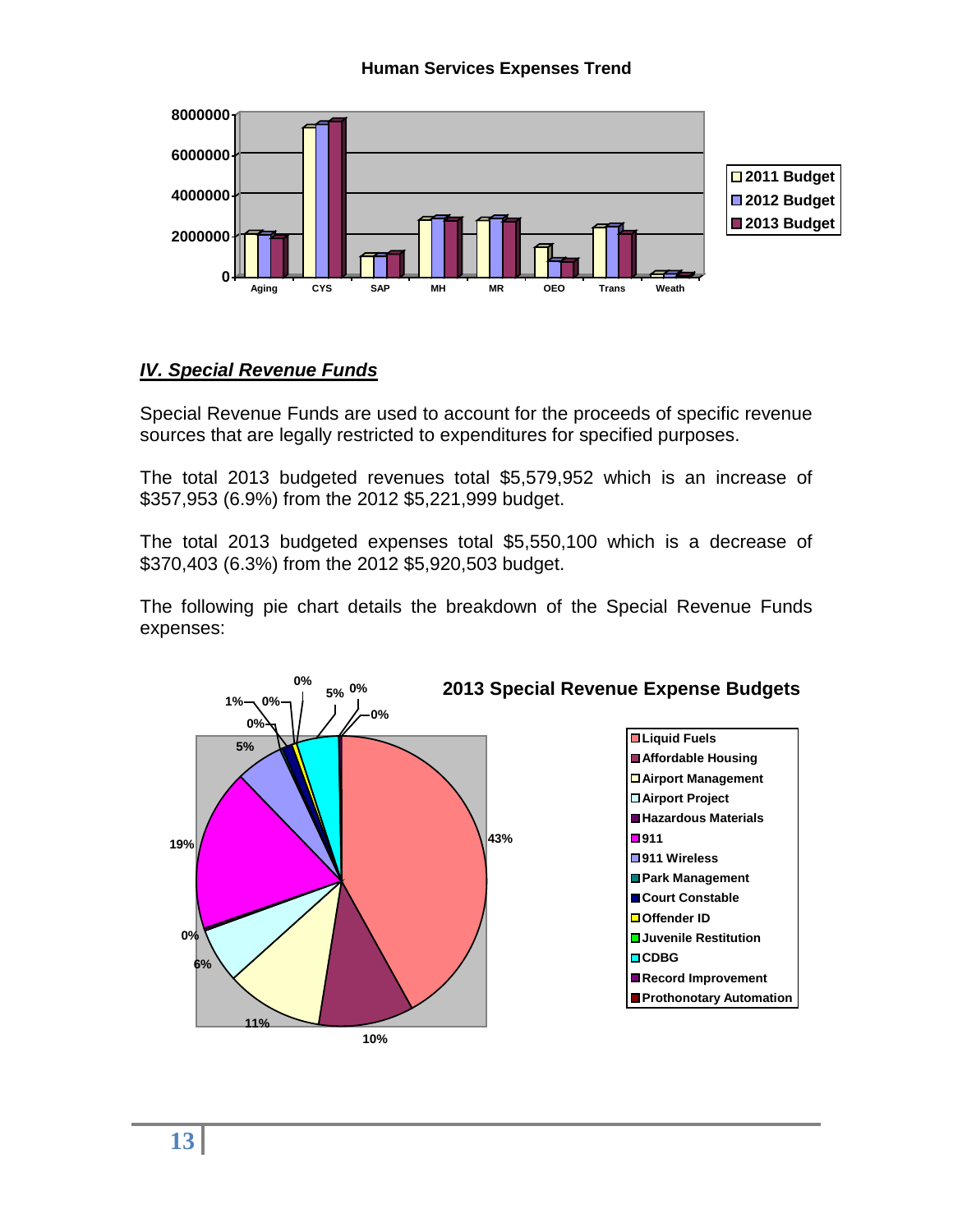# *V. Capital Reserve*

Capital Reserve Funds are used to account for financial resources to be used for the acquisition or construction of major capital facilities or maintenance to existing facilities and equipment.

The 2013 Capital Budget revenue of \$541,500 is consistent with the 2012 budget. This number represents the payments received on the lease purchase arrangement of Venango Manor and interest earnings.

The 2013 Capital Budget expense of \$843,263 represents a decrease of 3.0% from the 2012 \$870,092 budget. The primary uses of this fund are:

- \$50,000 funding for the 911 Special Fund Capital;
- \$270,000 funding for General Fund Capital to include exterior Courthouse renovations.
- \$523,263 funding for debt service (manor) obligations.

The Capital fund is projected to have a cash balance of approximately \$350,000 at the end of 2012 providing all of the budgeted capital money is exhausted.

# *VI. Debt Service Fund*

Debt Service Funds are used to account for the accumulation of resources for, and the payment of, general long-term debt principal, interest, and related costs.

• The 2013 Debt Service Fund expense budget of \$1,405,705 represents approximately a \$2,307 (.2%) decrease from the 2012 \$1,403,398 budget.

# *VII. Total Fiduciary Funds*

Fiduciary funds are monies which are used to account for assets held by the County in trustee capacity or as an agent for individuals, private organizations, other governments and/or funds.

The 2013 budgeted revenues total \$2,206,585 which is an increase of \$10,907 (.5%) from the 2012 \$2,195,678 budget.

The 2013 budgeted expenses total \$2,236,255 which is an increase of \$10,857 (.5%) from the 2012 \$2,225,398 budget.